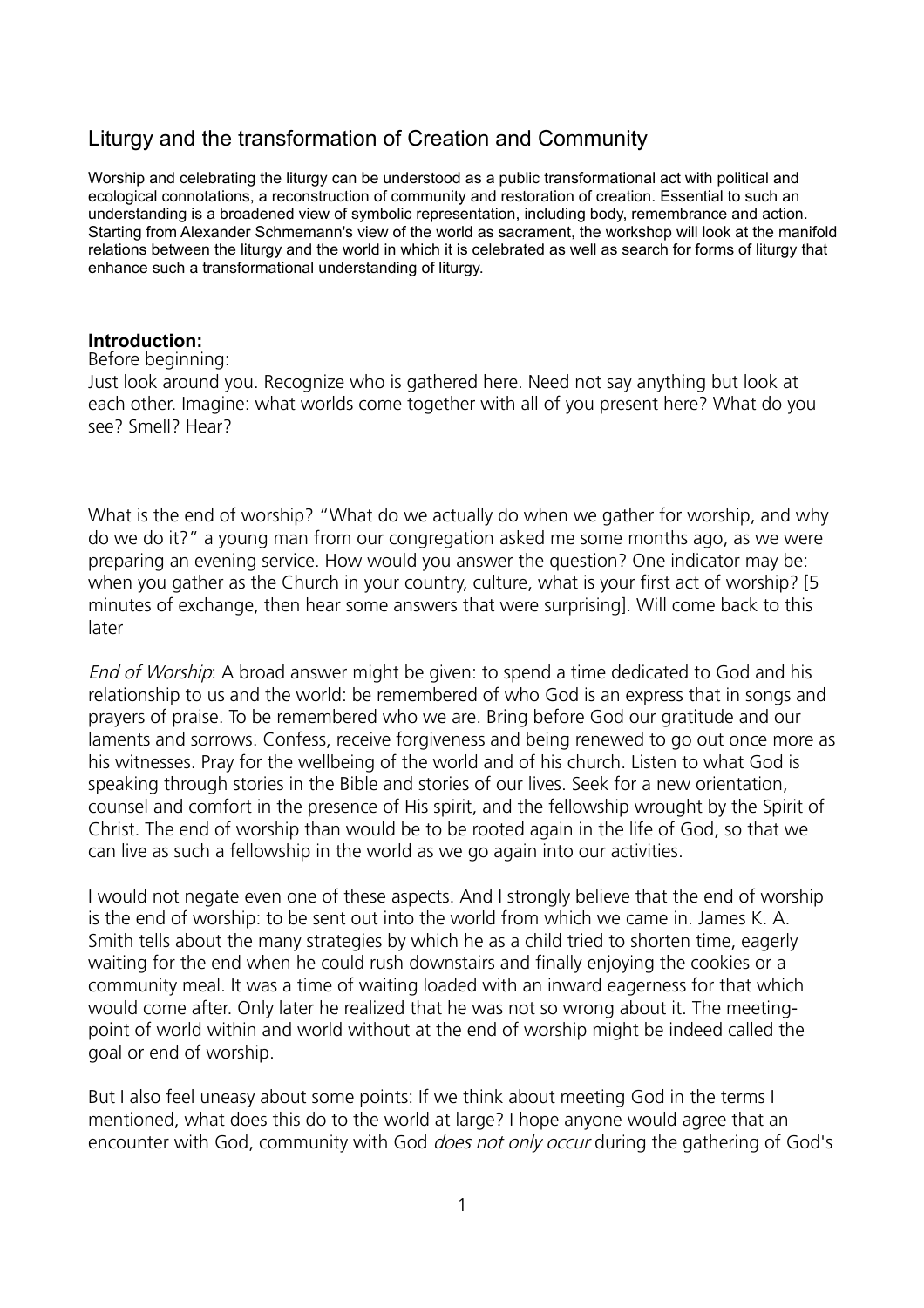church for worship. Does it not foster a view of the Spiritual which downgrades the meaning of the material aspects of creation, and also of our work in and with that creation, a world shaped by our fellow human beings and many non-human creatures and forces if we think of encountering God outside of that? If we think of worship in Church as an intensified encounter with God, is then the world outside not less so a place of a God-encounter, or even a place of which we think that it draws us away from the presence of God? I hope no one here would go as far as to deny the presence of God in this world outside of his worshiping community. But if we celebrate our worship as mainly a happening between us gathered and God, this worship makes it difficult to believe in God's presence in really all of God's creation and foster tendencies that believe God present more in terms of feelings, thoughts, emotions. If that is so, it inevitably makes the rest of creation less important.

Alexander Schmemann's vision of the world as sacrament counters this understanding, both of worship and of the reality of the Spiritual in the world. And I believe that we need to hear this call.

- In order to know our place in the world and before God, we do not only need to know ourselves but also the nature of the world. We often assume this as a given. If the world, also in its material aspects, is not considered as to matter to our worship, we might easily fail to recognize that we actually adopt a secular view of the world quite independent of any relation between God and his creation. That would lead in the end to the practical assumption that God did not really give his life for the life of the world but only of us humans.
- We only realize how fatal the destruction of our so called "environment" is, of air, forests, water and the riches of the earth, when we do not consider them only as resources for our human endeavors but actually as means of community, as meeting places with God. It not just care for what is entrusted to us. If we endanger it, we also endanger the means of community with God.
- Even the world as social constructions should not be exempt from that. It is not just about justice for all (I wish it seriously were that) but more: the places where we encounter Christ. We might extend Matthew 25,40: Encountering Christ in visiting those in prison means that also our systems of justice have a potential to being a place of God-encounter; meeting Him in the sick concerns our health systems; the naked our economical systems, the foreigners our states with their boarders. It is not just individual encounters that have the potential for being a sacrament, a place and means of fellowship with God but also the systems in which these encounters are embedded.
- And finally it is most crucial to the Church being really in the world. If the dual of a world outside which we leave to worship and re-enter after worship – the outside world – and the world inside, the world of God-encounter, gathered church – if that inside-outside difference is one of secular world outside and a God-world inside, worship might do something to us, but not much to the world. And leaving and being sent might mean that we somehow have to translate that experience into a life in the secular world, be it with new morals or a changed attitude towards our fellow men and women in the world and maybe the world as such. But the church is called to a transformative existence in the whole world. So what I am looking for, and what Schmemann portrays is a worship that transforms the world in all its aspects, including us. So that we go forth from the gathering of worship as transformed witnesses of the Kingdom of God, into a transformed world of which we have experienced that it is destined to be the presence of the Kingdom of God.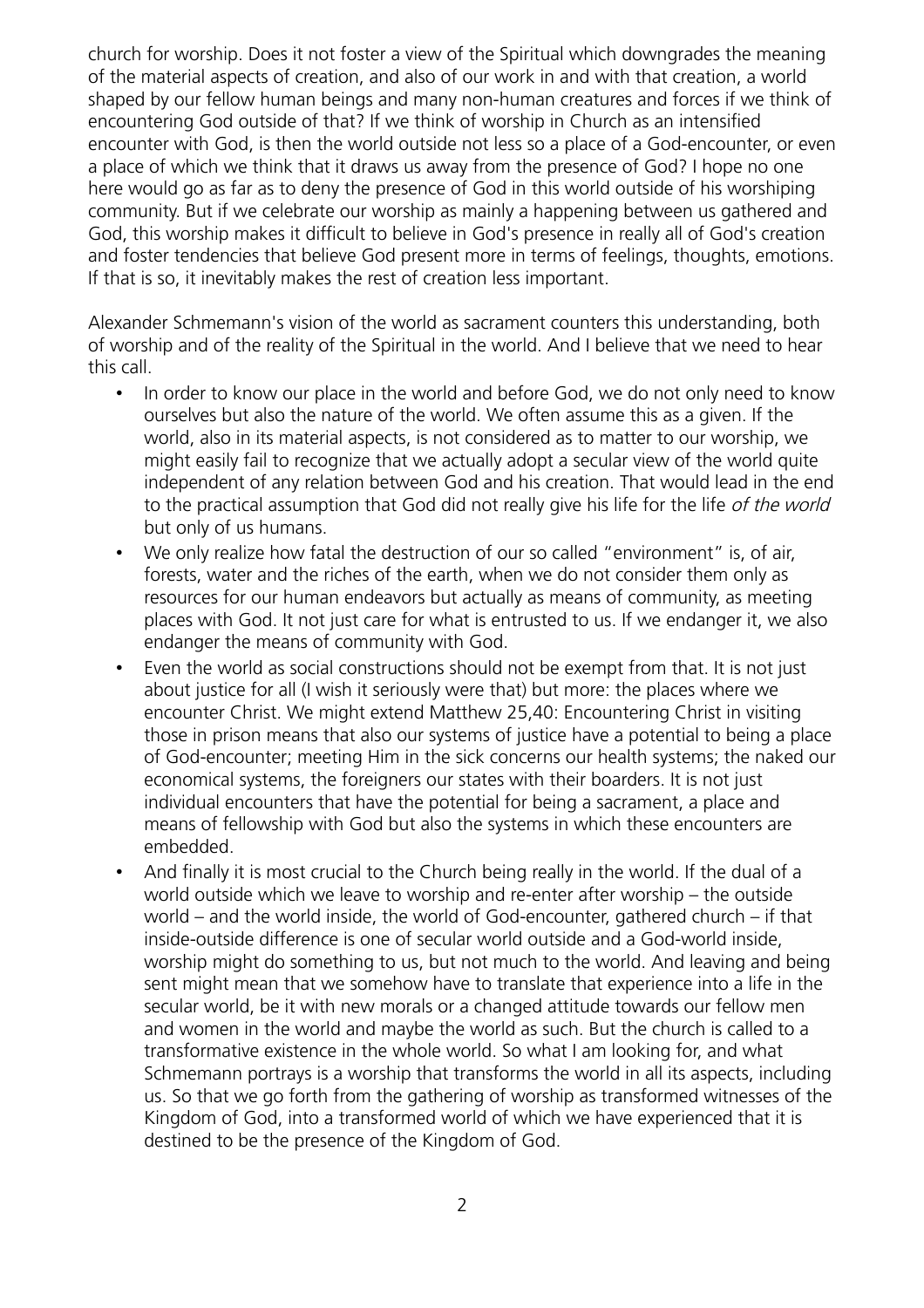So what I would like to do in this workshop is 3 things:

- Explore a vision of the world as sacrament
- Explore a vision of worship that corresponds to such a world
- Find ways of how we concretely could make our worship a bit more like that

One more preliminary remark: Alexander Schmemann: He was a theologian rooted in the Russian-Orthodox church. Born 1921 as his parents had to flee out of revolutionary Russia (his father had been in the services of the Tsar), he grew up in the Russian diaspora of Paris. During WWII he studied theology at the St-Sergius Institut and afterwards became one of his teachers. He emigrated to the US early 1950 to teach at the St Vladimirs Seminary in New York. He was the dean of this institute for more than 30 years. Growing up second generation immigrant, his started out with questions about the mission of orthodoxy in the western world and sought to find an expression of orthodoxy that was not bound to eastern cultures, and addressing the western world in such terms that it could understand its truth as concerning its culture. In this endeavor to give back the orthodox church its missional drive, one of his main features was to present orthodoxy as a challenge to any form of secularism. He always addressed the orthodox community as well as the world at large, was in conversation with many intellectuals and church leaders, in- and outside of orthodoxy. It was this missional intent that stood behind his efforts to lead the many orthodox administrations present in the USA and Canada – 2 Russian-Orthodox, Greek-Orthodox, Serbian, and many more – under one roof of the Orthodox Church in America. It is in the context of this missionally motivated battle against secularism that he developed his vision of the world as sacrament.

Now I am not orthodox, but I found the encounter with orthodoxy extremely enriching in challenging some dualistic assumptions in which I was caught up. I suspect that these assumptions are also alive in many mennonite churches and their understanding of worship. My intent is to use Schmemann's vision for us to rethink and even re-live our worship in a different way.

# **A) World as Sacrament**

#### 1. The Kingdom of God: The renewal of creation, the future of this world, not another world

We agree: this world is not in the state in which God meant it to be God's creation. There are two ways of stating this:

- We could say: it is not anymore what is once was, it lost its ideal state. Or we can say: It is not yet what it is meant to be, waiting for its final completion.
- In the first case (not anymore), we then look at a state in the beginning, a pristine state of the world from which we have fallen. We then look at accounts of paradise. But then what about time? What about the ability of men and the world to evolve, to become something it was not already in the beginning? What about history? Is it all a mistake? Does this view really take in account the human capacities and the capacity of the world?
- Schmemanns teacher Sergeij Bulgakov made a very bold statement countering such a view. He says that the world is God in becoming. There are at least two foundations to this claim: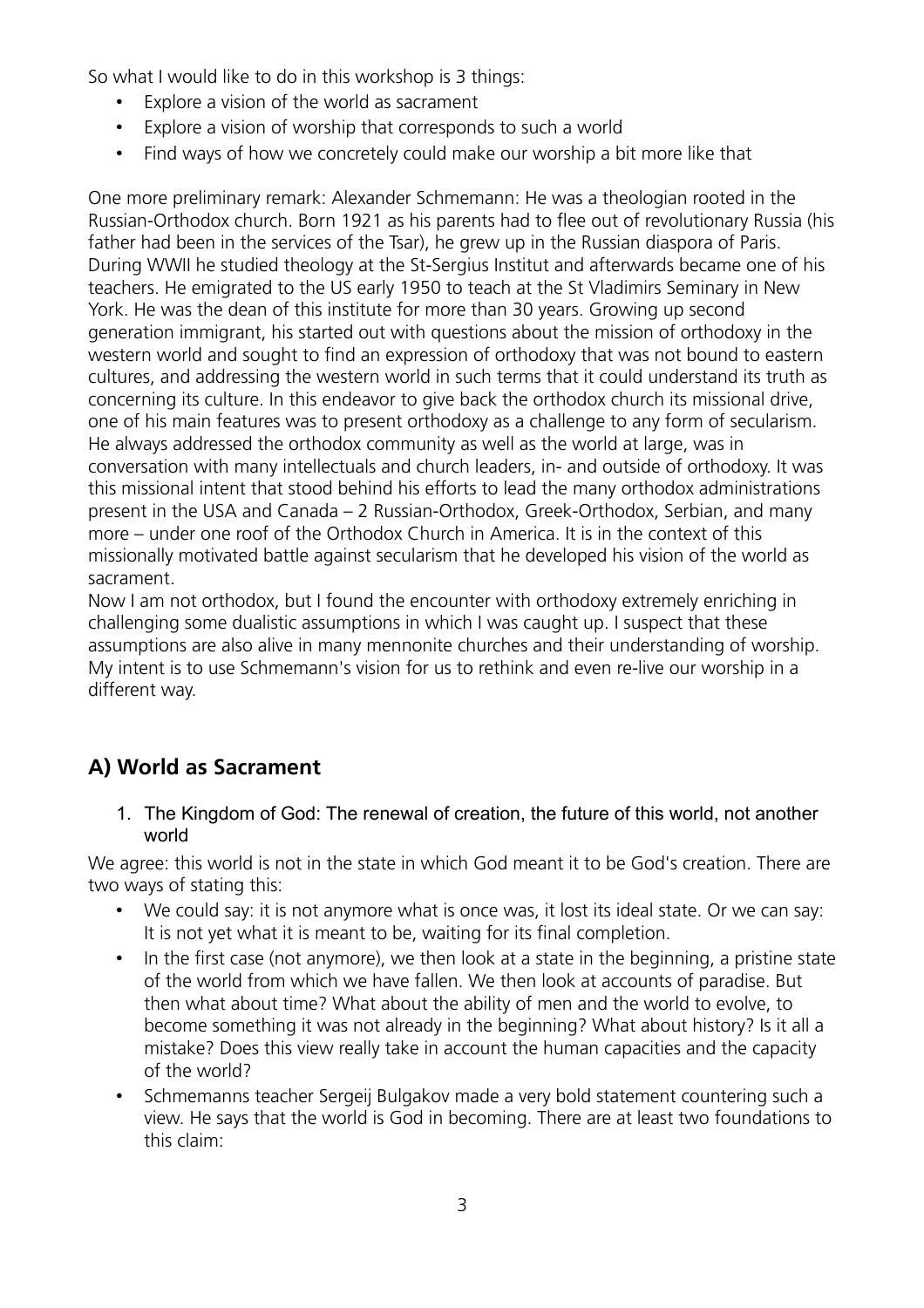- the notion of **theosis** that is central to orthodox soteriology. God's intent with man is that man is called to be deified: become the full bearer of the glory of God as Christ was one with God. To be Christ-like is not just a matter of living in the same kind of attitude as Christ. In Christ, not only the true character of God is revealed but also the destiny of man: He is not only truly human but the true human indeed. God became man in order to open the way to full unity with God. [Of course man remains distinct from God; but we can also say that God is not fully Whom God meant to be without man being in that unity which was fulfilled in Christ]. So God did not only become man to free the world from sin, but to give himself into creation, to give his life as the life of the world.
- The renewal of creation: it is not a mere restoration but also the end of history: It is not God destroying earth because of sin – God actually already made a covenant with Noah that he would not do that – nor is it creating an alternative earth and heaven. The renewal of creation is in fact also the goal and end of creation. A new earth and a new heaven, or doing away with heaven and earth as we find it in apocalyptic images means a transformation of the world in which heaven and earth find to a new unity. It is 1 Kor 15:28 and Ephesians 1:23 that are the leading images: the goal of creation is that **God is all in all.**
- For Bulgakov, it is the position of man, his role in creation that is mediating this unity with God: through men's unity with God and man's living in creation according to God's calling that God will be all in all.
- Schmemann basically takes over this view of the world being God in becoming although he never uses these terms and also rejects Bulgakov's teaching of Sophia. But more important is another difference: In his later writings it becomes more and more clear that if we are to find the true nature of the world, we should not look at original creation but at its fulfillment. And that is what was revealed in the life, death and resurrection of Christ. In some ways we can say that the world in Christ became what it was meant to be. But in Schmemann's understanding of time, this also means that it always was what it was to become: what something is, is not determined by its origin nor by its contemporary state but by its end, the fulfillment of time. We do not grow out of our past, like a field of wheat grows out of what is sawn, as if what it will become was already contained and determined in the grain. If we look at the world at large, including the history and man's activity, shaping this world, our outlook changes: we are drawn by what we will become into that future. **The eschatological future of the world determines what it is.** This is a radical turn that takes the resurrection of Christ as the starting point. It reveals the true human but also the eschatological fulfillment of the world.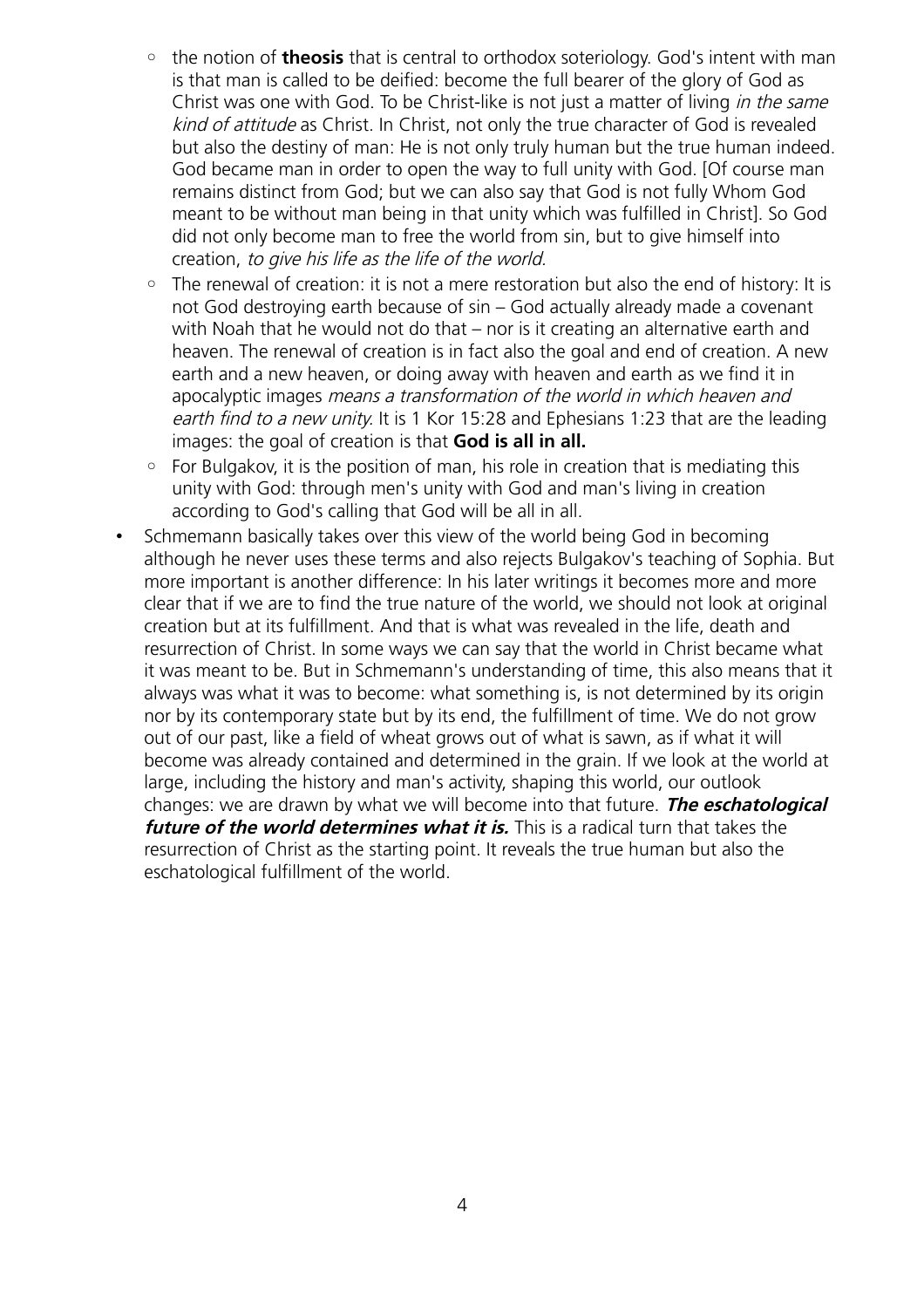#### **2. Christ the revealer and fulfillment of creation in its true nature**

- Here now comes the central difference which is also one of the pillars of Schmemann's theology: The eschatological transformation of the world happened in and through the life of Jesus Christ. And this is focused in Christ's words when he pointed to bread and wine and said: This is my body, this is my blood: my life, the life of God present in creation. He revealed the real nature of the world: filled with the presence of God, the Spirit Creator present in God's gift. As if beneath the life of creation, of water and earth, of air and plants and human life was pulsating a deeper life that would not die with death. In this act which we call the institution of the Lords Supper or Eucharist, Christ did not do something to the bread (changing its substance into his flesh) nor appoint it as a random pointer to something else (so that we might be reminded of his death on the cross.) Schmemann takes these words literally, pointing to the elements of bread and wine and showing them for what they are in their own being: as bread and wine, as creation given by God, harvested by man, backed into bread: as such, in what they are, they are filled with the life of God, the means of by which man can enter into community with God. So Schmemann gives the material world, the nonhuman creation a much higher value than his teacher Bulgakov: The creation in itself is the sacrament by which man can enter into community with God.
- To be sacrament, the means of communion with God, is then the real nature of the world. The true response to that for man is to be thankful. Thankfulness, giving thanks means recognizing the world for what it is in vision of what it will be. And that future of the world entered the world not only in the life of Jesus Christ but also in the resurrection of Christ. The risen Christ as He is present in the body of the worshipping Church, makes Himself present in this body of worshippers and brings with Him the world as it will be.
- Some precisions must be made: Schmemanns vision of the world as sacrament is not a naive view of creation that sees it as an eternal beauty of sunset, wind in grass or snow-covered mountains. He recognizes that the world in its state today is not easily recognized as this presence of God's Kingdom. He recognizes that the world as a whole needs to be transformed. That this vision of the world where God is all in all is a vision of the future of the world that is not yet the state of this world.
- But he is emphasizing that on one hand, every way to live in the world that does not receive it as a sacrament, as a means of the presence of God giving God's life to the world – makes of the world something less than what it is. And this less is not just a little backslide from which we might easily recover. It turns loose all the powers of a world that seeks to affirm its own independence of God, becoming a God in itself, demonic powers of destruction that deform the world substantially in something against its own being and nature.
- Sin is nothing less than the denial of the world being God's sacrament, revealed fully in its nature when it kills the one man and one God who revealed the true nature of the world. The resurrection shows who was right in this battle: He Who said "This bread, this is my body; this wine, this is my blood, my life given for the life of the World."
- But the eschatological reality of the world revealed in Christ is not something we only wait for at the end of times when what was realized in Christ in His resurrection will be realized for the whole world. As it was lived and made real and present in the life of Christ, in his teaching, healing and liberating of those possessed by the unleashed powers of this world – so this life is made present by the body of Christ, His Church that enters in worship into that life.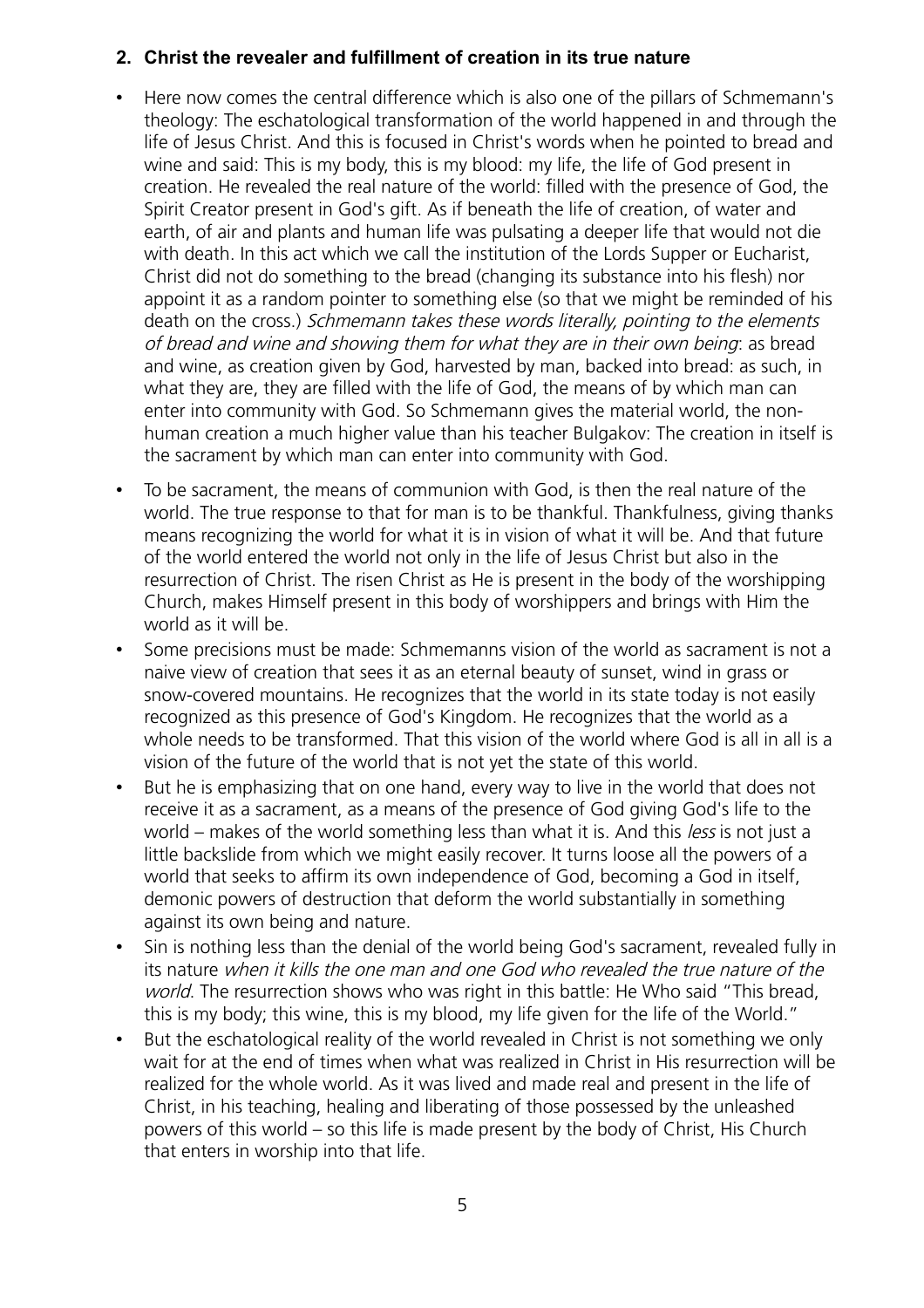• Worship then is this: Entering into a life and a World where the World is transformed into what it is fully: sacrament of God.

## **3. The Spiritual / The transcendent: Future of this World**

- This vision of the world has consequences for the perception of the Spiritual and also the transcendence of God
- Of course God as the creator remains transcendent to his creation. It is not the world in itself that becomes God, even in its full reality when God will be all in all: It is still "only" means of community with him, experience of his life and presence. It is sacrament when it serves for the presenting of the creator but it does *not* take God's place.

But in terms of our relationship to God, it is the world that is given us as a means of prayer. It is not withdrawal from the world into some kind of inwardness or otherworldly-ness that thinks it can do without this world here in its broad and messy reality, and experience God as the totally Other that only appears when we get free of all outward appearances. When we withdraw into utter silence and empty pure presence of that which is not of this world. Of course we might drawn up in that reduced vision of the world that we need to step back, stop using the world in this sinful way (sinful now in the broad term as a reduction of its true nature). But it is only to receive the same world in a new way, to encounter God within it, not in the withdrawal. Here I come to the beginning: The worshiping Church withdraws from this world in order to be sent in a renewed world, itself being renewed as well.

- Schmemann's vision of the World as Sacrament is an answer to materialism, be it in its reductionistic form that says that all reality is only material and perceiving the spirit only as a function of the material. But even more so against that more common form that divides the material realm from the spiritual world, each being something of its own. He agrees with reductionistic materialism in the fact that we cannot perceive spiritual reality without material existence. But he denies the approach that the world can be fully understood by itself, without perceiving it as gift of the creator by which God gives Godself into the world. But the spiritual should not be perceived as something opposed to the material, an existence that remains when the material world falls away. **We can speak of the Spiritual only as that which will be fully present** *in the eschatic world,* the world of God to come, fully transformed into the Kingdom of God. If it is the Spirit of God that makes present among us the risen Christ, it is this world that she brings with her into the present. So it is not the natural against the supernatural, not the secular against the sacred, the profane against the holy. All these distinctions fall short if they do not carry with them the key element, that one is destined to be transformed into the other, and that this transformation is present where the Spirit of God is at work.
- What then about demonic realities? Spiritual forces that occupy, captivate, take hold of God's creation against God's will and often against the will of the creatures they captivate? We perceive these forces just as merely spiritual that are opposed to the material and appear as something foreign to the creature they occupy. It is one of the characteristics of the demonic that is irrational and therefore we should be very careful. It does not have its place in the order of creation and should therefore not be integrated into a consistent vision of the world. But in a preliminary, cautious way one might say that it is just that: **a distortion of the Spiritual that does not appear in the essence of the creature, in what it is as such, but as something that dissociates itself from the nature of the being.** An example: The Spirit of God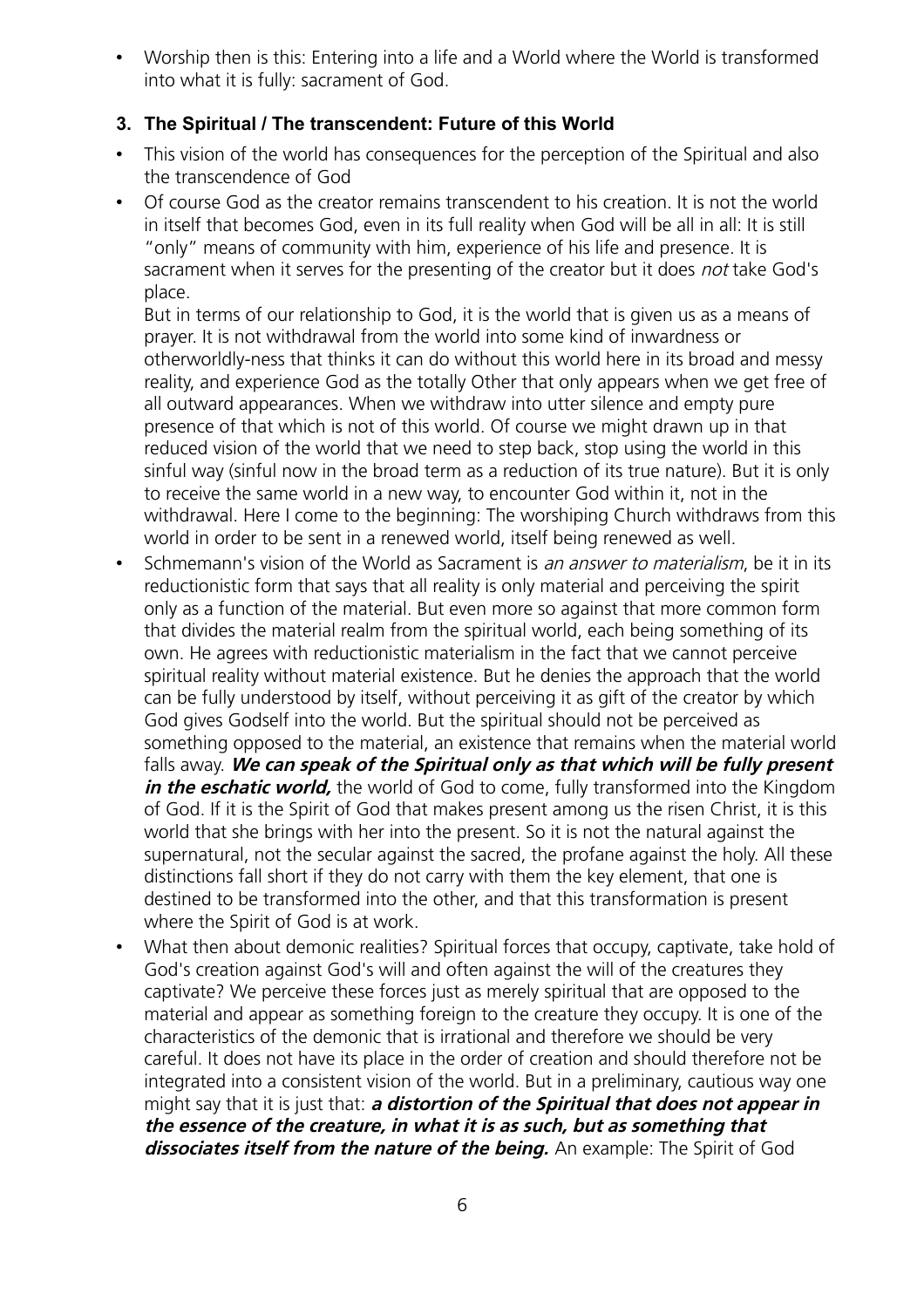reveals water for what it is: life-giving, cleansing, and strengthens it into its reality in the Kingdom of God where the life it gives is enduring, where the cleansing touches the whole of man. But water also destroys and in very brutal ways makes room for new things. Even this power may be transformed – as the transformation of this world into the Kingdom of God is not only a rearrangement of all there is, but involves also destruction of what is not brought into validity. But there are other ways in which water may carry destruction which are not of its own essence. Signs of it we may see in pollution. But more so as through our misuse it looses its salvific life-forms, becomes a reason for economic wars, expression of injustice as we in the West flush purest water down our toilets and water our lawns while others die because they have only access to polluted water. In extreme forms we might even perceive the spiritual destructiive force as something by itself, which might be conceived as a personalized form of our destructive use of the means that were given us as the life-giving source of God's life.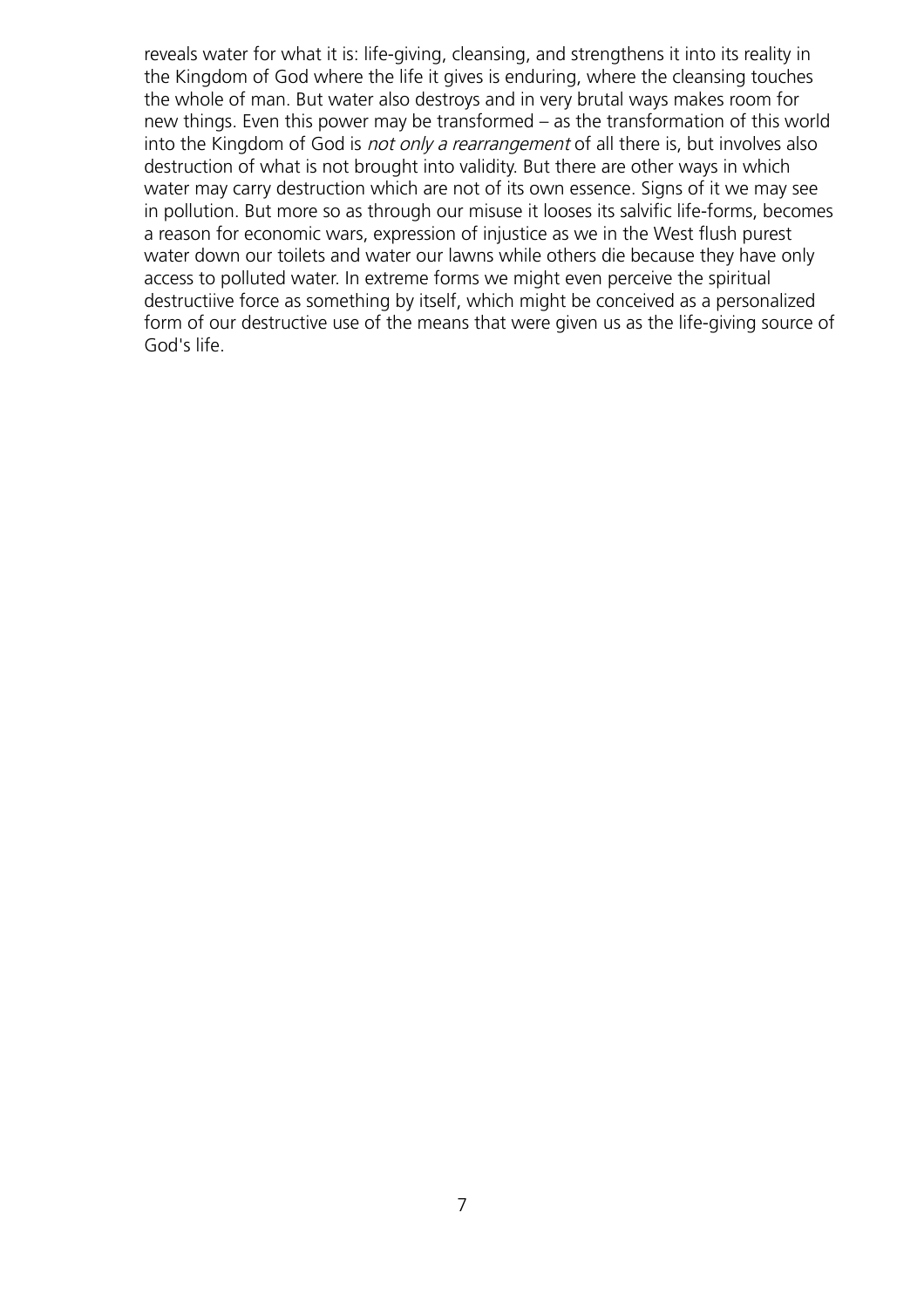# **B) Transformative Worship:**

If the worshiping church is indeed the body which enters into the presence of the risen Christ, whose presence transforms it into the experience of the renewed world that came to its end in Christ – then worship carries an enormous promise with itself but also an enormous claim. It is a symbolic gathering: it does not turn the whole world into the Kingdom of God. But it is not only symbolic in a way that might say "not real" or something that can only be percieved by our minds, standing for something that it is not actually. If I speak of worship really being transformative as a symbolic gathering, I mean by symbolic in a more original sense: drawing together two or more realities. Symballo, throw things together into one. Bringing this world together with the world to come. It remains symbolic in a sense that not all of creation is transformed: it stands for something still to come, and yet is that which is still to come. And more: at the end stands our knowledge of the world to come, which enables us to see the world outside as well in the light of what it is to become.

So there are three apects:

- 1. How is the world become present in our gathering?
- 2. What is to say about worship as a transformative process? What is its relation to time?
- 3. What do we have to say about the sending into the world?
	- 1. Presence of the World in Worship: body, gift and memory: and the presence of Christ
	- body:
		- What is the first act of worship? What did you mention? Entering the building? Music that indicates the beginning, maybe making a smooth transition? A votum: We celebrate this worship in the name of God the father, God the son and God the Holy Spirit? Entering of choir or clergy?
		- One answer that looks back to my childhood may be: Sunday worship began with the weekly bath. It was a weekly ritual that sometime on Saturday afternoon or evening, all of us six children had to take a bath. The smell of the soap-water filled the house, and of course you would take that bath only after work was done. It was a kind of a seal, a transition into the world of Sunday to come. You would *not* go outside to play and get dirty or sweaty after that. I was not aware of it then, but I think that this ritual has shaped my understanding of baptism much more than any teaching, both with its positive connotations – entering the Lord's Day to come, and its more problematic – remaining pure and separate ever afterwards. Later this ritual faded, as daily showers replaced the weekly bath, and going out on Saturday nights made it a bit more difficult. But I met something related when I lived with Russian-Orthodox friends. All-Night Vigil or a combination of Vespers and Matins, a service on Saturday evening that precedes the eucharistic Divine Liturgy of Sunday. The students would not take communion on Sunday if they had not participated in all-night vigil before, part of which was an opportunity for confession. And they would fast until the end of the Divine Liturgy. Of this our weekly bath may appear as a blurred pre-shadow, but I still knew what it felt like, beginning worship with a preparation after which you went to sleep and which you carried with you as you rose for worship next morning.
		- And then getting up and dressing: some dress differently for a Sunday service, others do not. But with whatever I put on, something is with me that points to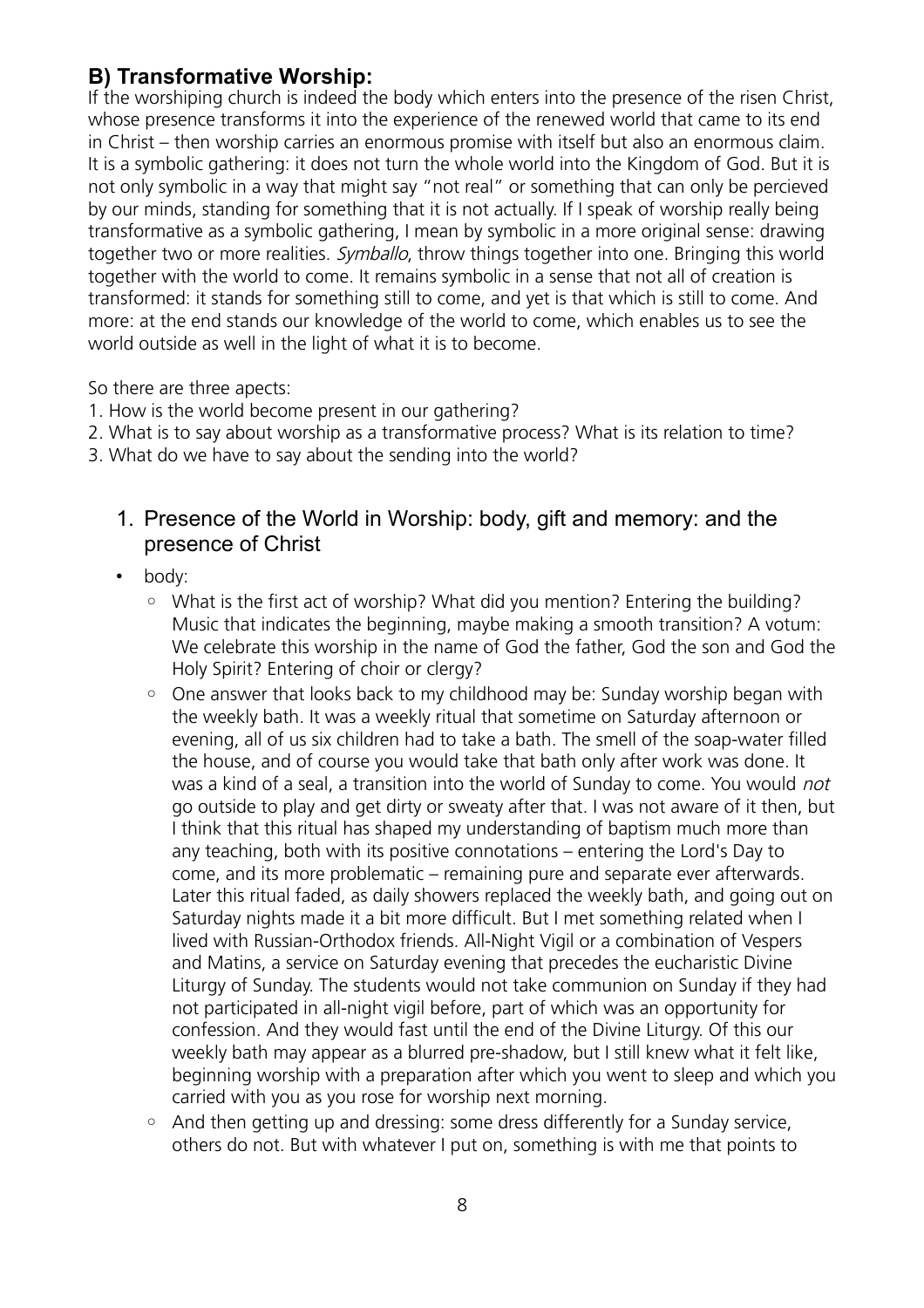other realities in the world. Clothing may be an expression of status: unity of the church does not leave behind differences: what matters, is what happens to those differences present in the gathering. But with clothing I also take with me the work of many others: as God made clothing for Adam and Eve as they had to leave the Garden, so still people all around the world make clothing for me. Maybe you even know these people if the fabric has been made locally. But many of us don't: And of course, all the questions of just economics enter with it. The shirt I bought at an incredibly low price maybe sawn by some child in India is worshipping with me. And her work is present as well. Worship as giving thanks? It is not so easy as we might first have thought.

- And then: leaving the house, cycling to church. Getting up on that day is different and yet the same as every morning. It is different by what I get up for. So this is one way the world is present: our bodily presence. It makes a difference: we are not just present with others in thought, we actually stand and sit together: Through our bodies enters the world. We enter it with our roles: as Fathers, lawyers, teachers, sons, homeless, without regular income. But we do not come to exercise these roles: with them we become the body of Christ, and yet something is happening to the world in which we play these roles.
- Worship then begins somewhere in the world, with our bodies, and leaving the common world of the week, **yet taking it with us as well**.
- Gift:
	- With our gathering in many forms we bring ourselves as a gift. We might say that we come to be there for God through giving ourselves to the others. This might not easily be perceived in todays forms of worship. In large gatherings I might not even know the ones standing or sitting next to me. I might certainly not do anything significant to them as we sing together, pray and listen together. If this is so that which happens through worship might well make us aware that even this individualistic standing next to each other needs transformation for us to become the body of Christ. For if we are to be that, we come as members of the one body with gifts to serve each other.
	- Coming to worship should actually always be like going to a pot-luck. Bringing something with us that serves the needs of the others. We have indications that very early in the church, in the Pauline churches and those upon which Luke looks back, the Lord's Supper or Holy Communion and the care for each other, the care for the needy were closely intertwined. The gifts for the poor was the stuff from which the bread and wine for communion was taken. It was not just a common meal, it was the care of those who had for those who needed. And everyone had something he could bring, and be it only water that was mixed with the wine.
	- Giving what you brought also means then: I am there in the gifts that are brought to the altar. The bread for which I paid too much or too little, those hors-sole tomatoes that never saw the earth and were harvested by underpaid workers. The wine as gift of joy of so many harvesting in celebration: I am there and with it all that were involved in the making, the circumstances that made them: When they lay there it becomes clear: God's word of creation: It is good! Is not just an indicative judgement. It is a creative act, *making* good of what is this world. But I am leaping forward: what I mean is that we gather the world with our gifts, making it present.

The worship services I know, also the Orthodox, do not know much of this. Most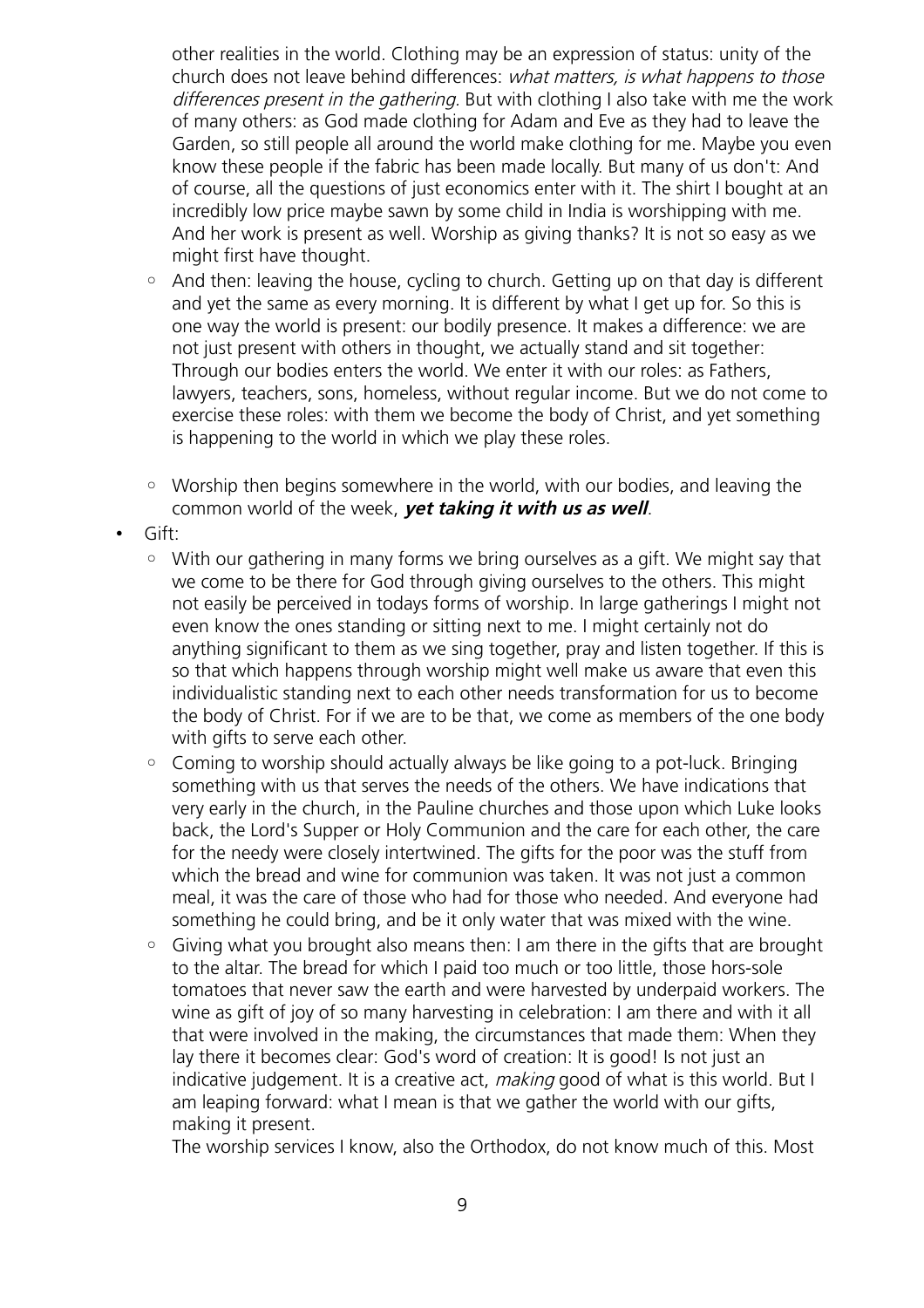have a collection made, but it is hard to see in money the presence of all the weavings of creation. And even if it is placed on the altar: can it still be experienced, seen that the bread we share is part of this donation? That it is me present on that altar? I doubt it. I wish for forms of worship that would make this distribution of gifts more present, tangible again.

- Memory:
	- a last, not less important way we bring the world into the presence of worship gathering, is memory: memory of situations in the week for which I am thankful, of challenges, failures. Memory of people that should be here with us and are not: those who died, the sick, those in prison, those at work, those traveling, those who do not answer the call – the body of Christ as it gathers is never complete.
	- Memory is thus a critique to the world that hinders people from coming to worship. Remembering them is holding them present but in this world a memory is also a sign of absence: I may see them in front of me, I may imagine theme very vividly as I may think about the past weak: it is only a week presence, weekend by the fact that the past is not here with us in the presence, or only as memory. When we remember loved ones, this ambiguity of memory may be felt very strongly: We see them, almost hear them, and with that there absence is felt even stronger.
	- Nevertheless: The presence of the world through memory is important. The beginning of the liturgy in prayer for the world at large actually is such a gathering of memory, lamenting the absence but also making it present as a preparation for what is to come.

I would like to hear a bit from you about how this gathering happens in your culture. Exchange with someone from another setting. How does this happen? What memories do you usually bring to church? Where do the images come from you are presenting? Is there any form of gift you gather?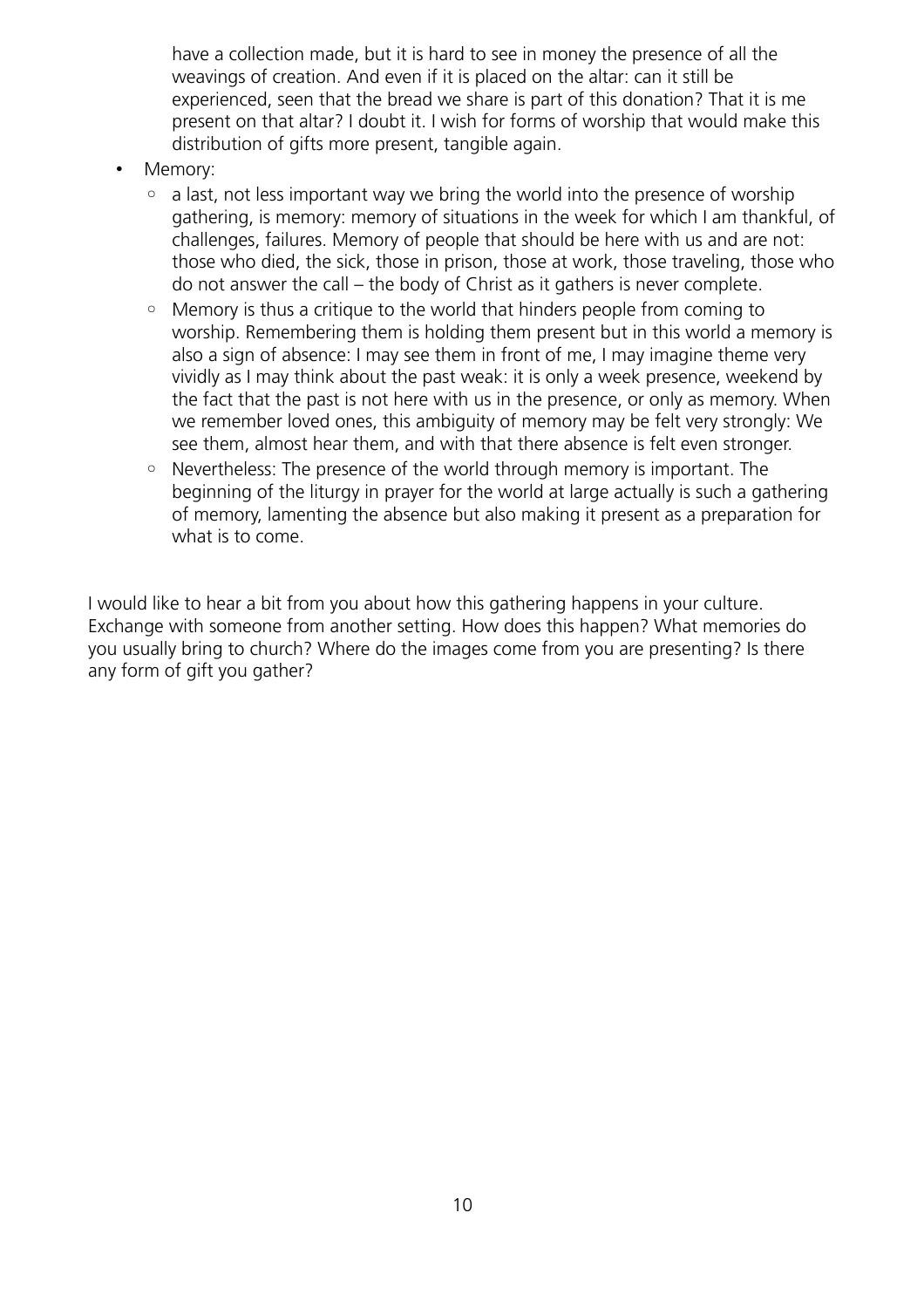# 2. Liturgy as a transformative process into the future of the one world – time and worship

- This understanding of beginning of worship as the gathering of the world and equally as separation of this world, leaving the world and taking it with us in representing forms, probably does not represent major difficulties for most mennonite ecclesiologies or understandings of the world. It is what follows that will be more stretching. Probably we will have to find other ways to express it because we cannot fully share the assumptions lying beneath this understanding of worship. Still I think that it has a potential to challenge the way we think about the church.
- The Liturgy begins in this world. The gathering of the Church as the world is already part of liturgy, in prayer that remembers the past and the absent members of the body of Christ, both those the baptized and those who would not count themselves (yet) to be members of the body of Christ.
- But as it gathers, the Church enters a process that will lead it to become what it is: the presence of the Kingdom of God in this world. The present time will enter into the future of the world.
- That first asks the question: how do we think of time?
	- If we simply see it as a *line of dots* from past, presence and future, as linear time, then entering into the kingdom of God would mean to enter the future in such a way as to leave the presence and miraculously travel to another point in time.
	- If we think time as opposed to eternity, we might see time of this world as something that continuously changes while eternity is ever the same, a sphere above time under which the flow of time happens, The Kingdom of God, God's rule belongs to the sphere of eternity, it constitutes a viewpoint from which the total of time can be seen as one and therefore could break into this world at any moment in time. It looks at time as chronos, into which breaks at a certain point something as kairos, a moment when the conditions of the world are right for something to happen.
	- Eternity can also be seen as the fulfilling of time, a kind of pool into which the continuous flow of time is gathered. In entering into this eternity would mean, that the past is not anymore the absent. It would be a kind of healing of the brokenness of time where change and lost would not be restored into a whole where God's eternal love reaches over the gaps of death and lost and will gather all that belongs together. That need not be the end of time but a change of time into a healed time where the past is not necessarily the absent.
	- The ground for such a thinking is the notion in covenant thinking is that God's remembering love gives life to his covenant people, while his forgetting his covenant and his people means destruction and death. We could extend that: Gods remembering is true presence of the life remembered, restoration that is strong. Our remembering would only be a shadow of that, not really making present, while God's remembrance literally re-members time, gathers time and history together into God's presence.
	- We may read the prayer of the criminal on the cross in that way: "Jesus, remember me, when you come into your kingdom." Jesus answer is: "Truly, today you will be with me in Paradise." Jesus' remembering is presenting the criminal, giving him a future that heals that broken life.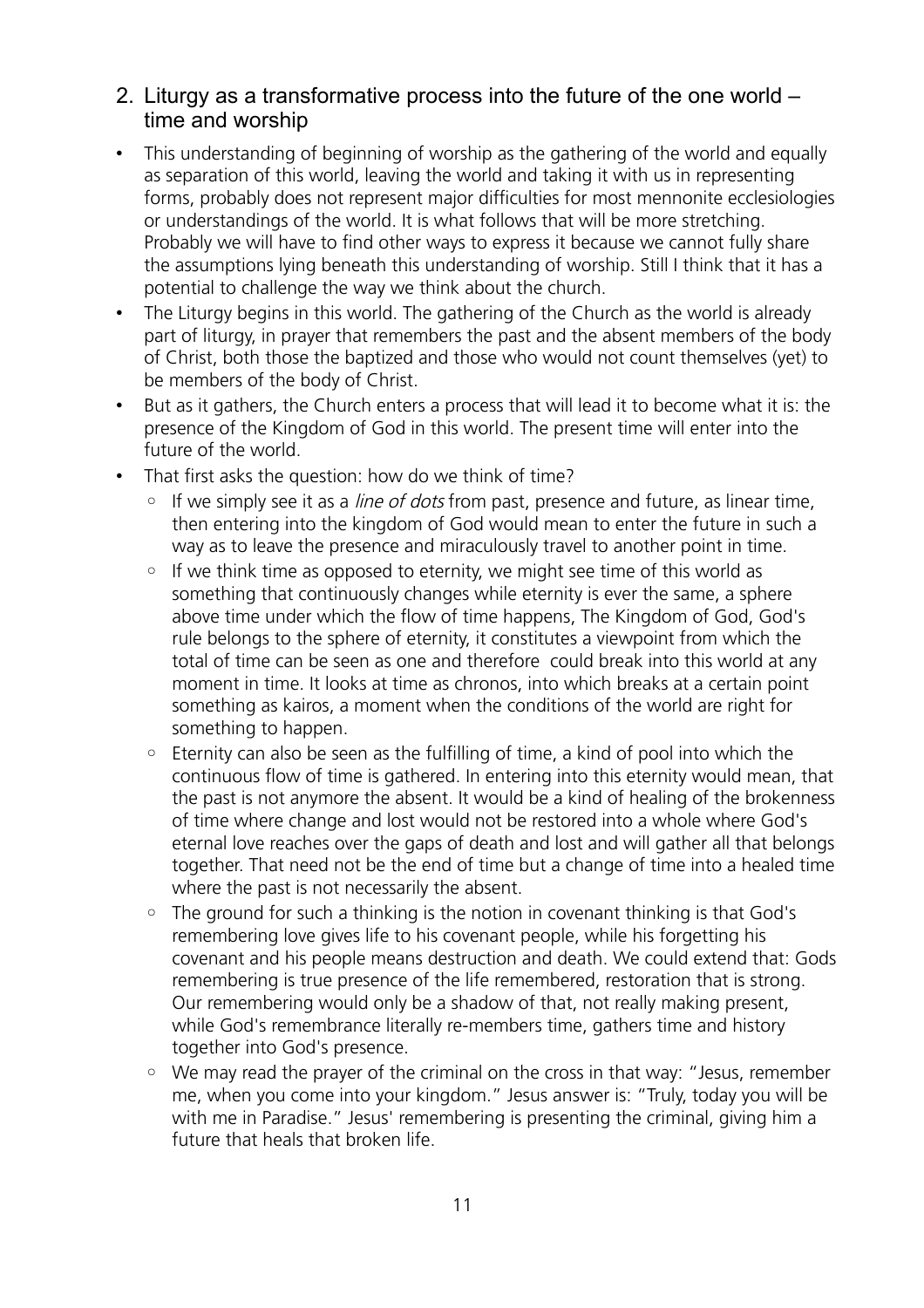- Time and the future of the world is then not only a line of dots, it also describes the conditions of existence in the world. A bit as we say: "In times like these..." This is not just the difference between kairos and chronos, but a different angle: we may look at this world and see conditions for existence changing, calling it the changing of times. One era ends, another begins. The bible speaks of an even more fundamental change and calls it the change of aeons. The old aeon is taken up into the new.
- When we speak of liturgical time, we speak of both these aspects:
	- The gathering of time through the remembering of Christ: Christ remembering his body, God remembering in Christ the world and thus healing time
	- And through this entering into a new aeon, entering new conditions of existence.
- Now this sounds a bit like a science fiction tale. Is it not totally unrealistic to say that what happens in worship is our entering in the future aeon of this world? Has anyone experienced such a thing? We may say: this transformation happens in faith. Faith is the participation in Christ on that renewed world and time.
- But what is faith? We would say far to little if we think of faith as something we only imagine, that happens only in our minds. In faith but not really, we might say. If faith is really participation in the Kingdom come in Christ, it does something to the whole world we live in. Mind, body, my perception of the world and even the world itself. And yet here remains a tension. Of course there remains a difference in realities. Remembering my father who died in liturgy does not make him present in the same way as the fellow brothers and sisters that stand with me in this room. Even if we experience and believe Christ present among us, there remains a difference between symbolic presence and "natural" reality (in lack of a better term). We should not call the symbolic unreal because it is the participation of a reality that has entered the world in Christ, and he being among us brings with him that reality. Nor should we escape into calling imagination the real reality. Faith might be holding together these two ways of experience of two states of the world, and both knowing them for real.
- And yet we should not think of the experience of this symbolic reality as too little. It is the experience of the world to come that makes us the witnesses of this world. We see more, taste more and differently that we would without the knowledge of this world to come. I will go further into this in the next session, where we think about the bodily existence in the world, how we live in and perceive the world by being embodied in that reality. Here I can say that the liturgy is going through the parts of the real story of the world, becoming conscious of where we are going by participation in that end.
- So what are these moves?
	- All is carried by Christ remembering: Here we have already mentioned: The whole Liturgy is carried by God remembering us through Christ in the presence of the Spirit. This might be introduced by a votum or in the byzantine liturgies by the preparation of the gifts that precede the actual gathering.
	- This embrace by God has its counterpart that shows the nature of participation: it is God that enables us to re-enact this process or story, but we participate actively in it: we do worship, and this is not denying but building up on Gods carrying our action. In the institution of the Lord's Supper, we are commanded: do this in remembrance of me. We remember Christ, we do it, and in our remembrance His presence is promised. Nevertheless: our remembering is built upon God's remembrance of us, lifting it and strengthening it to God's life-giving remembering God's creation.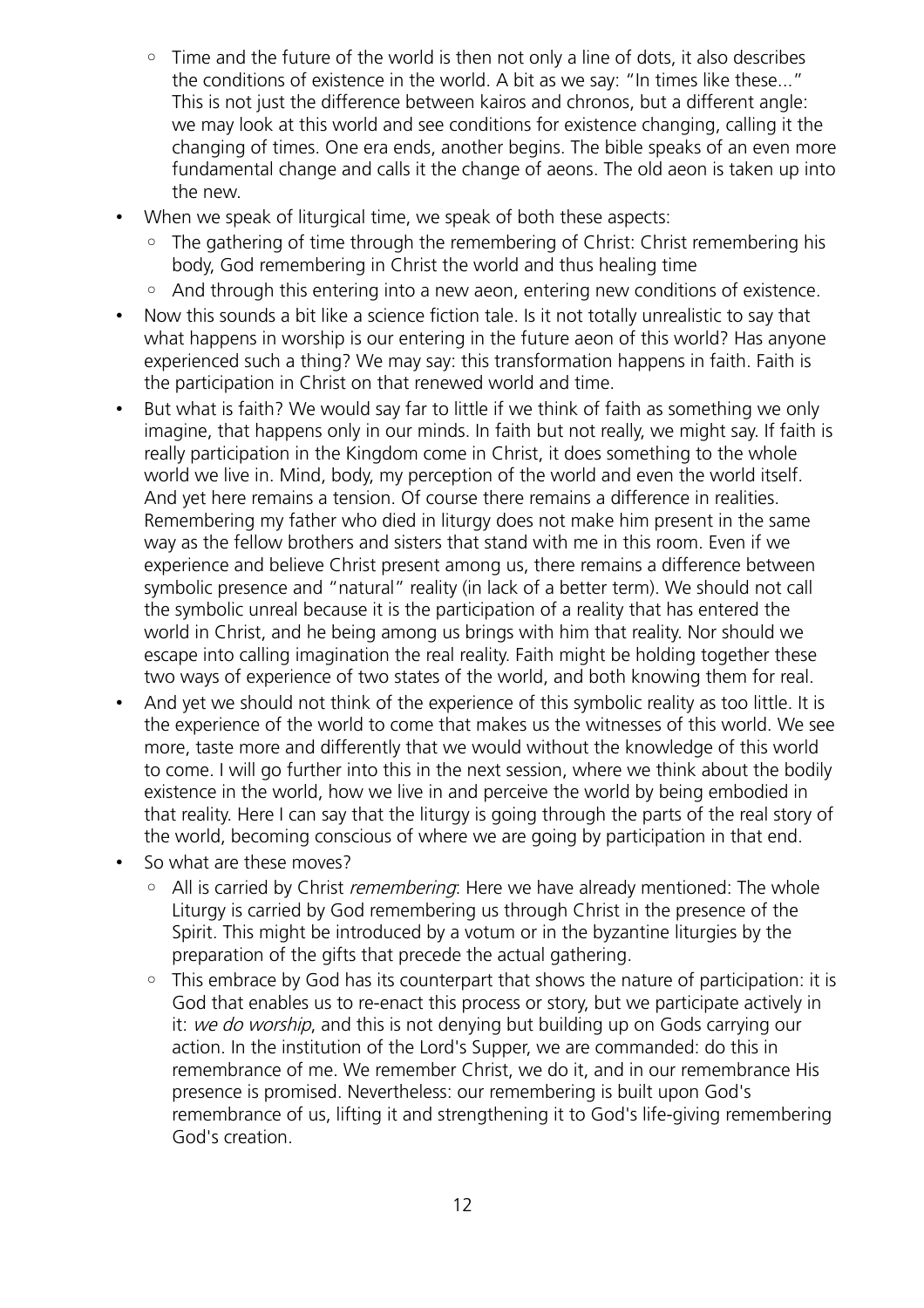- Epiklesis is the act that unites both aspects: The prayer that calls down of the Spirit of God both on gifts and community: There is much dispute going between Roman Catholics and Orthodox about the right place for Epiklesis and certainly about whether it is the words of institution, spoken by the priest, or the prayer of Epipklesis that brings about the transformation of the gifts. Schmemann shows a different aspect. Epiklesis is the *culmination* of something that fills every moment of the process of the Liturgy, the fuel of it all that culminates in the actual prayer but builds up every step the church takes.
- Representation:
	- we have already talked about us being represented in what we bring to Church. Concentrated, not only Christ gives Himself in the bread and wine, but we too are present in the gifts as they are the world we have shaped, to the good and to destruction of creation. What we have received has gone through our hands, and as we bring it, we are also represented in the gifts. And as we speak of transformation of the world, it is, when we enter the reality of the new aeon, these gifts are filled with the presence of God's life. Here it is true: this is my body, this is my life given for you. It is us being transformed in the gifts – this reorients us in the world: what we achieve in the world has indeed to do with us, it permeates our presence in the world much longer than we are personally present. This at one hand hightens our responsibility: it is not just something you do, its you becoming present in systems, complicated connections. And it tells us: it will be transformed, redeemed: however good it is what you might do, whatever good it's consequences: it remains the basis for the new aeon, the Kingdom of God, and is not the Kingdom itself.

[This I regard as an immensely important distinction and message in the midst of all these totalitarian moves in lived religion today: nothing what we do can bring the rule of God into this world. But what we do might be dignified to become the means of His presence and being transformed into the new world.]

■ a second representation that eludes us often in the non-traditional forms of worship is the representation of Christ through the priest. We put much emphases on the fact that we are all priests and priestesses, we all represent Christ to each other in some way and thus build the body of Christ together. But that is only one half of the picture. Christ is also the one Who stands over against us, meets us as the One whom we are not yet, the reality of the new Kingdom that is for us still to come. In this way, the priest that stands in front of the Church can be seen as an eschatological prefiguration of the Church, or of Christ to come towards us. But in the same way, the priest is also the representation of the people in one person, just as Christ took up humanity and brought it fully in God's presence, united us in His one person to God. And in fact, old liturgies enact that. When a bishop is celebrating in a community, it is still seen, and the St. James Liturgy that reflects pre-byzantine forms, makes it better visible. At the beginning, the priest stands among the people gathered. He (at least the bishop is) is then clothed by the people, ordained by the people. He is first one among them before he is singled out to be both representative of people and Christ. [It is in fact more fitting to his role if he celebrates with his back towards the people, indicating that he stands with and for them, and not as Vatican II changed it, facing towards the people.]

In the Reformed tradition we have focused this double role in the preacher: He brings the Word of God to the community but is at the same time part of that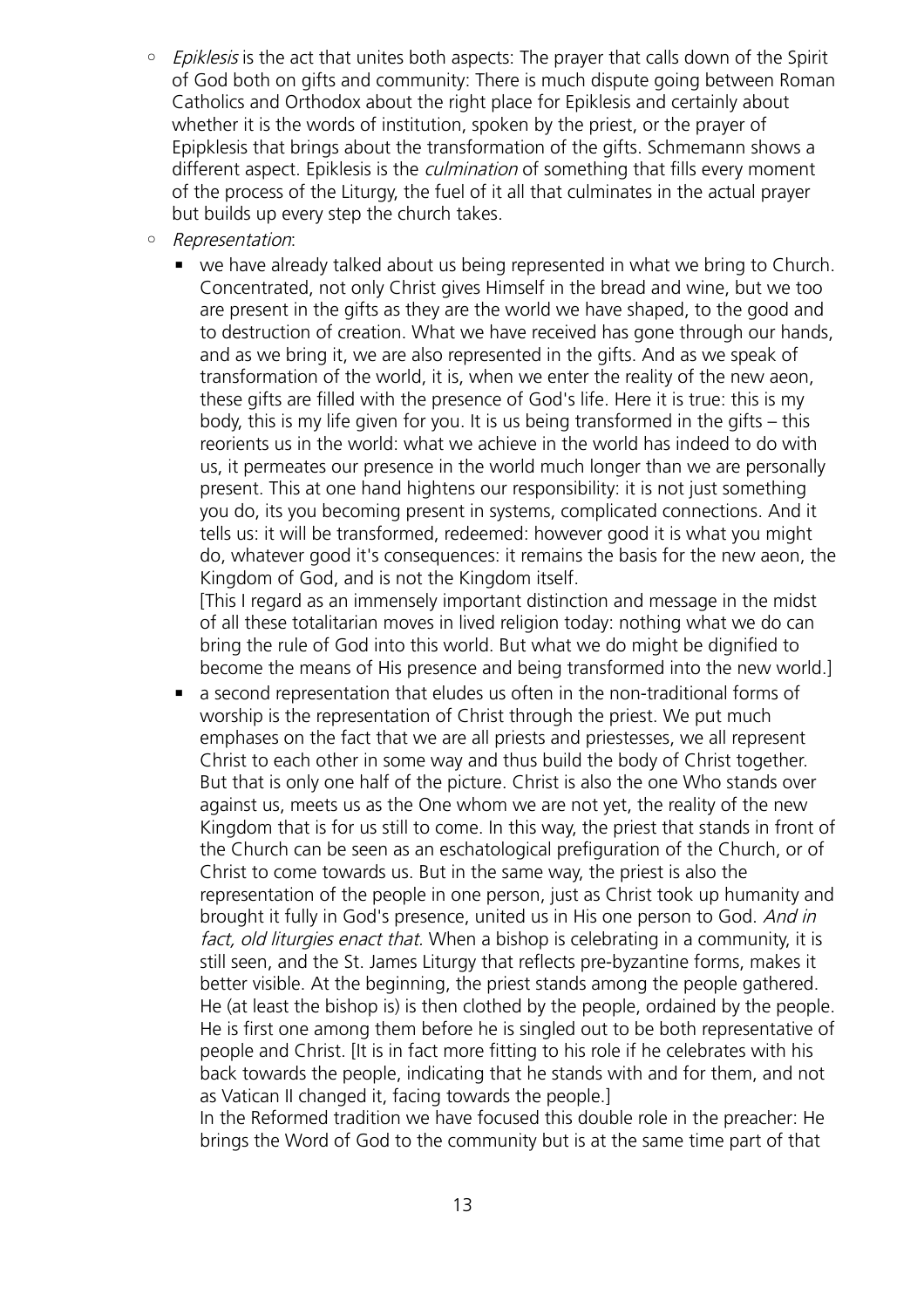community. In the word, Christ Himself makes himself present, as Luther understands, and the preacher both carries and receives this word.

- Entrance of the Word of God: The world remembered and represented is here to be met by the word of God. Readings, stories, psalms and teachings: it is here centrally that the story of the world is retold. It is making the life of Christ present for this world gathered, and us being brought into his fellowship. Since this in most reformed traditions is most prominent part, I keep it short.
- Giving Thanks and Repentance

There might be different places for giving thanks and confession of guilt, repentance and word of renewal. It follows the gathering of the world, is part of remembrance, but it now happens in the light of the presence of the word of God, of meeting with Christ. Giving thanks might be seen as bringing the world remembered. But in order to be giving thanks for the right things in the right way, there already needs to be a transformation of that memory. We are to see the world in new ways. And therefore it might be adequate to have at least two parts. Certainly the Eucharistic prayer follows the Gospel: only after Christ revealing us the world as it is, we can follow Him in giving thanks. And also repentance: many liturgies have it in the beginning, seeing it as a precondition to entering into the new aeon. But to truly repent we need to see ourselves in the light of God, God's free grace. We need to experience the real story of the world in order to see where we have erred. So it might well be only after the Gospels or a sermon. On the other hand, the focus of confession is the word of forgiveness, and that stands at the beginning. Laying down what weights us down and receiving the promise that despite all our failures God is bringing God's story with the world to His end, this belongs to a starting point of service. Therefore: be aware of the focus and the context in the liturgy when you decide where to put it. Part of this, as well as being the Word of God entering, might be retelling our lifestories. Not just stating what I learned from the preaching or the encounter with the Gospel. But how do I actually see the world differently through it? How do I rearrange my story? How would I re-tell it towards a reset end?

- The reconstruction of social unity of the body:
	- We do not come to church to exercise our social roles, although we come with them. Gathering is the church is deconstructing these roles, taking apart the automatisms of our systems shaping the world. We are stopping. We do not gather as members of our natural families. These ties are somewhat relativized or even broken down. Baptism is an act that critics the natural bonds, social bonds of family and economic, political social constructs. It is first of all an other body that is constructed here.
	- But in order to be concrete reshaping, our gatherings should also be a reconstruction on the social realm. I find this most difficult in common worship settings. There used to be the kiss of peace: kissing a stranger and declaring him brother or sister might be a strong sign. When the worship gathering also provided the help for the poor, when it was an actual sharing, this was much stronger visible. Maybe in other parts of the world this is still more present. I have heard of churches where the collection works both ways. First, all give. In a second round, you receive what you need.
	- Important is that this is done before the actual communion: The celebration of the eschatic meal takes place in the new community. Of course, it is built up by Christ. But the meal we share is already the enjoyment of this new world. In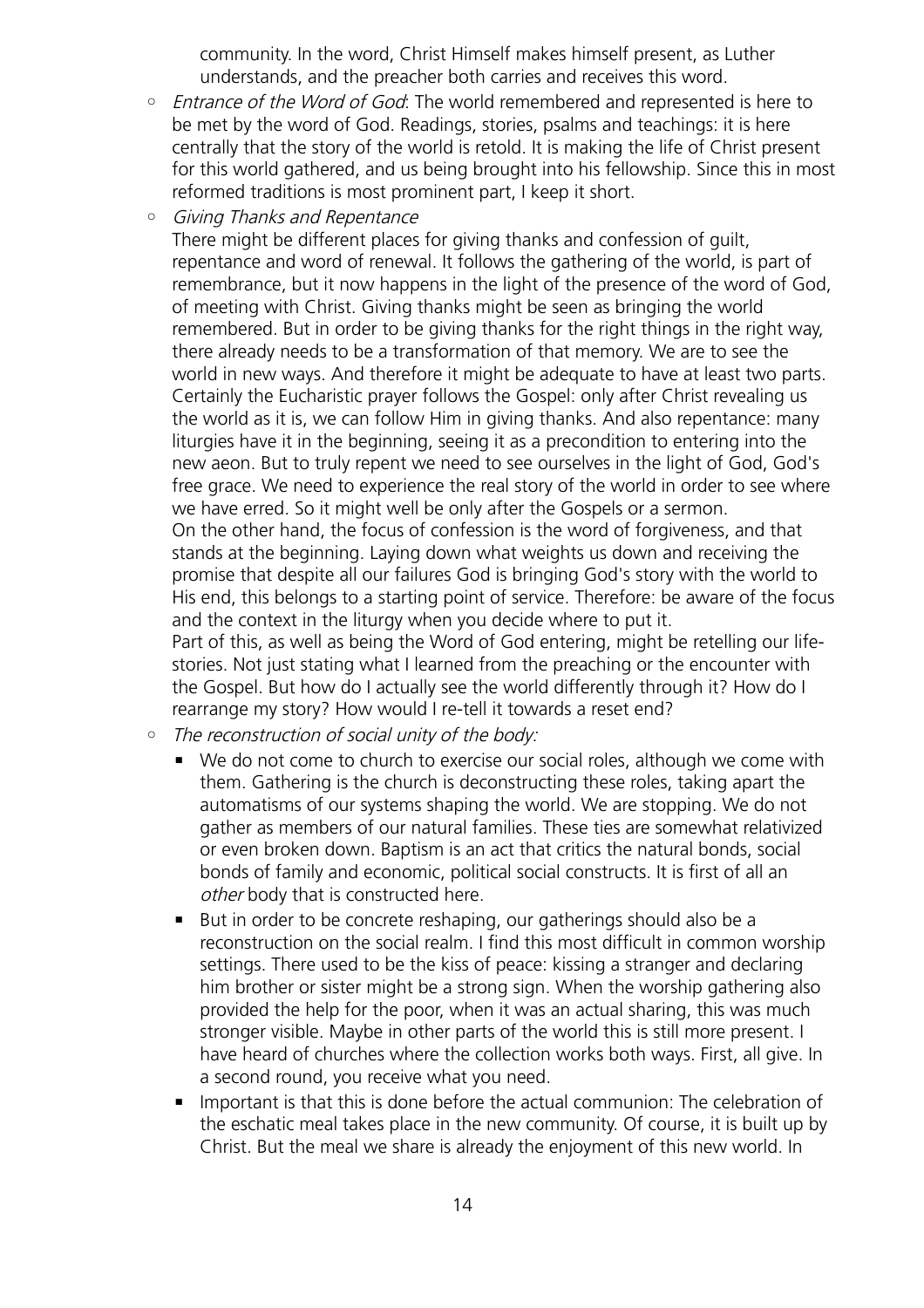Orthodox understanding, the last parts of the Liturgy take place in the New Aeon, we actually reach completion of the process. It emphasizes that the renewal of creation happens in the context of the renewal of our community, in the reconstruction of economic, political, ecological relations in the world. But again we must remember: these are not independent preconditions. The fulfillment reached in the communion of Eucharist flows "backwards" into the moments that precede it, thus being the moment that makes possible the one that precedes it.

• When we then think of Liturgy of Worship, we think on one hand of a *process* that moves forward step to step, each establishing its own reality that is constituted from the end it will reach. But it is at the same time also a weaving of a story that moves forward and backwards, stretching threads in between the many elements, reinterpreting continuously what was before and will come. While process is more of a line, story is more of a woven net.

### 3. Sending: transformed community in a transformed world – and yet waiting for the kingdom to come

- It will come as no surprise that the last aspect of worship is not limited to the last section of the time together. Missa, Mission, that is already present when we leave our homes to gather for worship. The leaving is for the good of the world we live in, not its rejection or downgrading. We leave to recognize again how much it matters, how important and of what importance and weight our daily life is. It is the reason, the end of the gathering: maybe even starting with the fellowship, coffee and cookies afterwards where the retelling of our lives might continue. It is certainly part of the sermon, seeking for an incarnation, making flesh the Word in this culture, this place, this neighborhood.
- Schmemann means that we will not only see the world in a different light because we have seen it in the light of Christ. He is convinced that we will see the same light in the world shining through it's appearances. The reign of God, also in this time and aeon, is not limited to the church and its gathering. But it is not fully visible in the world at large nor has the transformation of the world come to its end. But Christ is risen into this world and its realities! He remains in His Spirit present as the life of life itself.
- So the mission of the Church is on one hand telling about the experience of liturgical fulfillment of the world. Yes, it is pointing out that transformation is needed, that we are not there yet. This is a strong witness against any movement that claims to have found the final solution, the absolute expression of truth, the normative way of life that cannot be disputed anymore. As much as a culture might have grown out of the life of the church in it's midst, as much as it has been shaped by the positive witness of the world to come – that world of the Kingdom is still to come and never fully present in this world until the end of time has been reached.
- But is more: It is also pointing to the light and life of God present in this world. It is recognizing movements towards the reconstruction of the world we just have celebrated. It is making way for them, favoring their ways over other alternatives
- One very moving example of this I find in the celebration of Epiphany by the Russian-Orthodox: It is the feast of the baptism of Christ. The salvation of the world entered water. There are many interpretations of this but one I like is that he restored water to its true destiny: Life-Giver, cleanser – and also lifted it up to be this in a full way of giving life lasting, rendering purity to the whole human, not merely outwardly. Of